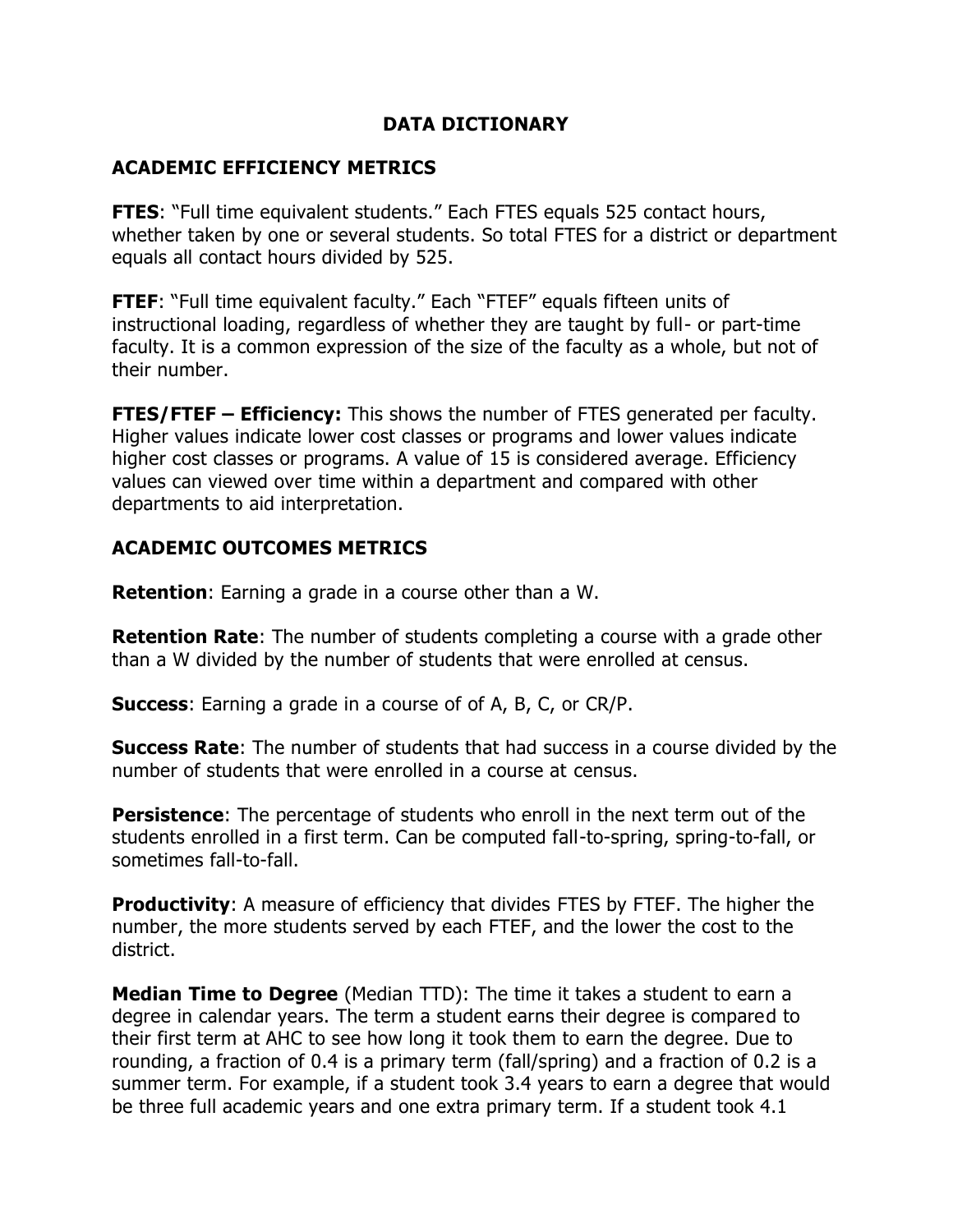years to earn a degree that would be four full academic years and one extra summer term. The median is used, instead of average, due to that measure not being influenced as much by outliers.

**Median Time to Transfer** (Median TTT): This is the time it takes a student to transfer to a four-year college. The term a student transfers to a four-year college is compared to their first term at AHC to see how long it took them to transfer. A student is considered a transfer student if they had a CA community college enrollment (either at AHC or some other), came to AHC as a non-special admit student (but could have also been a special admit student in the past), and transferred to a 4 year school in a calendar year greater than the calendar year the student had their non-special admit enrollment. If the student did begin at a different community college, they had to have come to AHC for at least one term.

# **BASIC NEEDS METRICS**

**Food Insecurity:** Students are considered food insecure if any of the following items applies to them within the last twelve months.

- 1. They were worried that their food would run out before they got money to buy more.
- 2. The food that they bought just didn't last, and they didn't have money to get more.
- 3. They couldn't afford to eat balanced meals.
- 4. They cut the size of their meals or skip meals because there wasn't enough money for food.
- 5. They ate less than they felt they should because there wasn't enough money for food.
- 6. They were hungry but didn't eat because there wasn't enough money for food.
- 7. They lost weight because there wasn't enough money for food.
- 8. They didn't eat for a whole day because there wasn't enough money for food.

**Homelessness:** Students are defined as homeless if they are currently staying overnight in the following places:

- 1. At a shelter
- 2. In a camper
- 3. Temporarily staying with a relative, friend, or couch surfing until I find other housing
- 4. Temporarily at a hotel or motel without a permanent home to return to (not on vacation or business travel)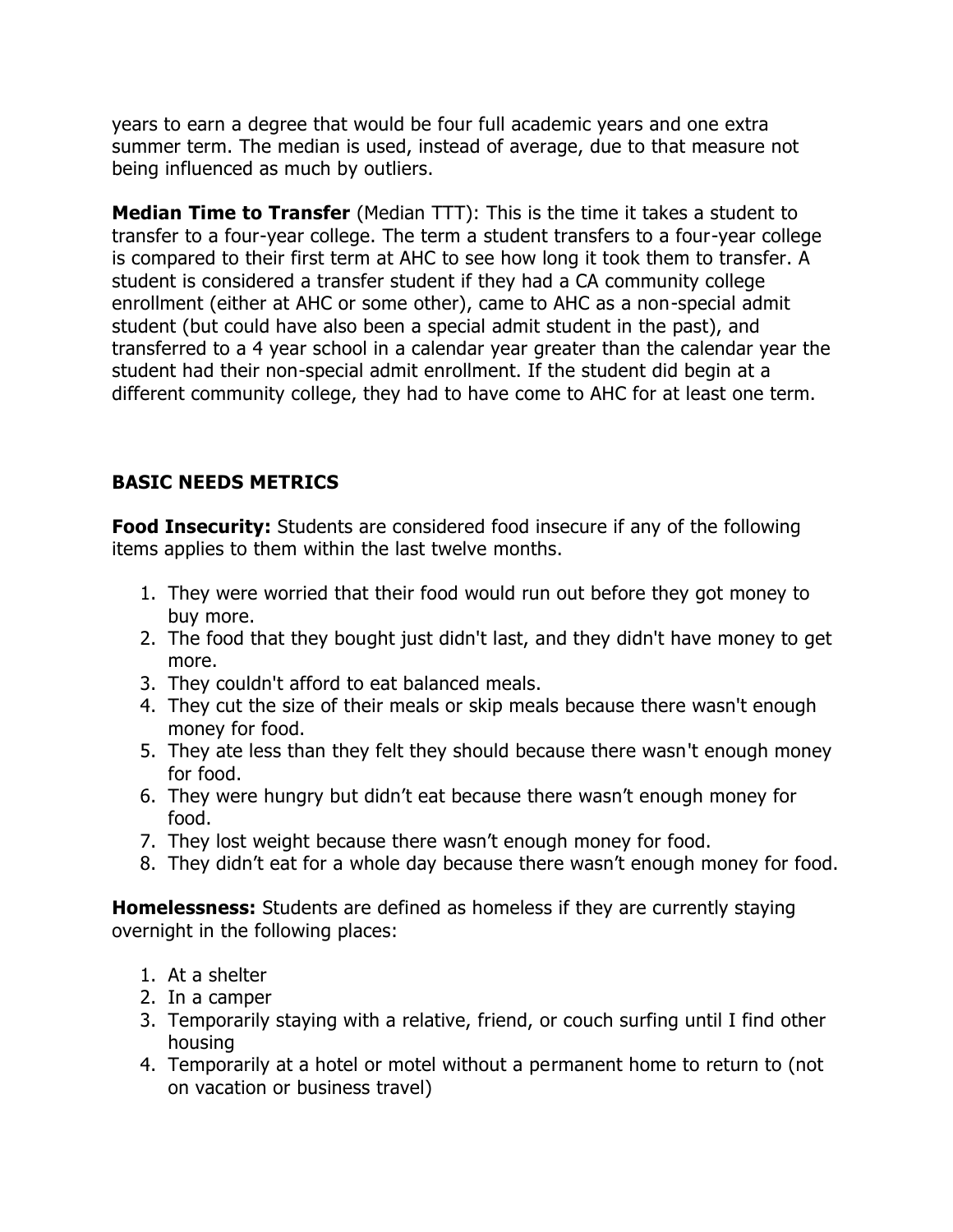- 5. In transitional housing or independent living program
- 6. At a group home such as halfway house or residential program for mental health or substance abuse
- 7. At a treatment center (such as detox, hospital, etc.)

**Housing Insecurity:** Students are considered housing insecure if any of the following items applies to them within the last twelve months.

- 1. There was a rent or mortgage increase that made it difficult to pay.
- 2. They did not pay or underpay your rent or mortgage.
- 3. They were unable not pay the full amount of a gas, oil, or electricity bill.
- 4. They have moved two times or more.
- 5. They had to move in with other people, even for a little while, because of financial problems.
- 6. They had to live with others beyond the expected capacity of the house or apartment.
- 7. They had to leave their household because they felt unsafe.
- 8. In the past 12 months, how many times have you moved?

Students are considered housing insecure if they answered yes to at least one of the first seven questions.

## **GENERAL DATA DEFINITIONS**

**Academic Program** - For purposes of college organization, a program is composed of all the degrees and certificates offered by a specific academic department. (Programs are Courses)

**Academic Department** - A group of faculty in a related field of study or a discipline that offers an academic program. (Departments are People)

**Anonymity vs. Confidentiality** - Research involving human participants' personal information can fall into one of these categories. Anonymity means that the researcher has no method of connecting data collected with a research participant. In other words, the researcher doesn't know personal information about a participant. Confidentiality occurs when the research collects data that could identify a participant, but agrees to not share that information with other parties and takes steps to secure that information. It is important to note that a research tool, such as a survey, that collects written or oral responses cannot be truly anonymous as a particpant could provide information that removes anonymity . For example, a survey may not ask directly that name of an individual, but a respondent might respond to a written question with "There are not many people named Spike Bulldog, but I surely am." In this case, the participant has willingly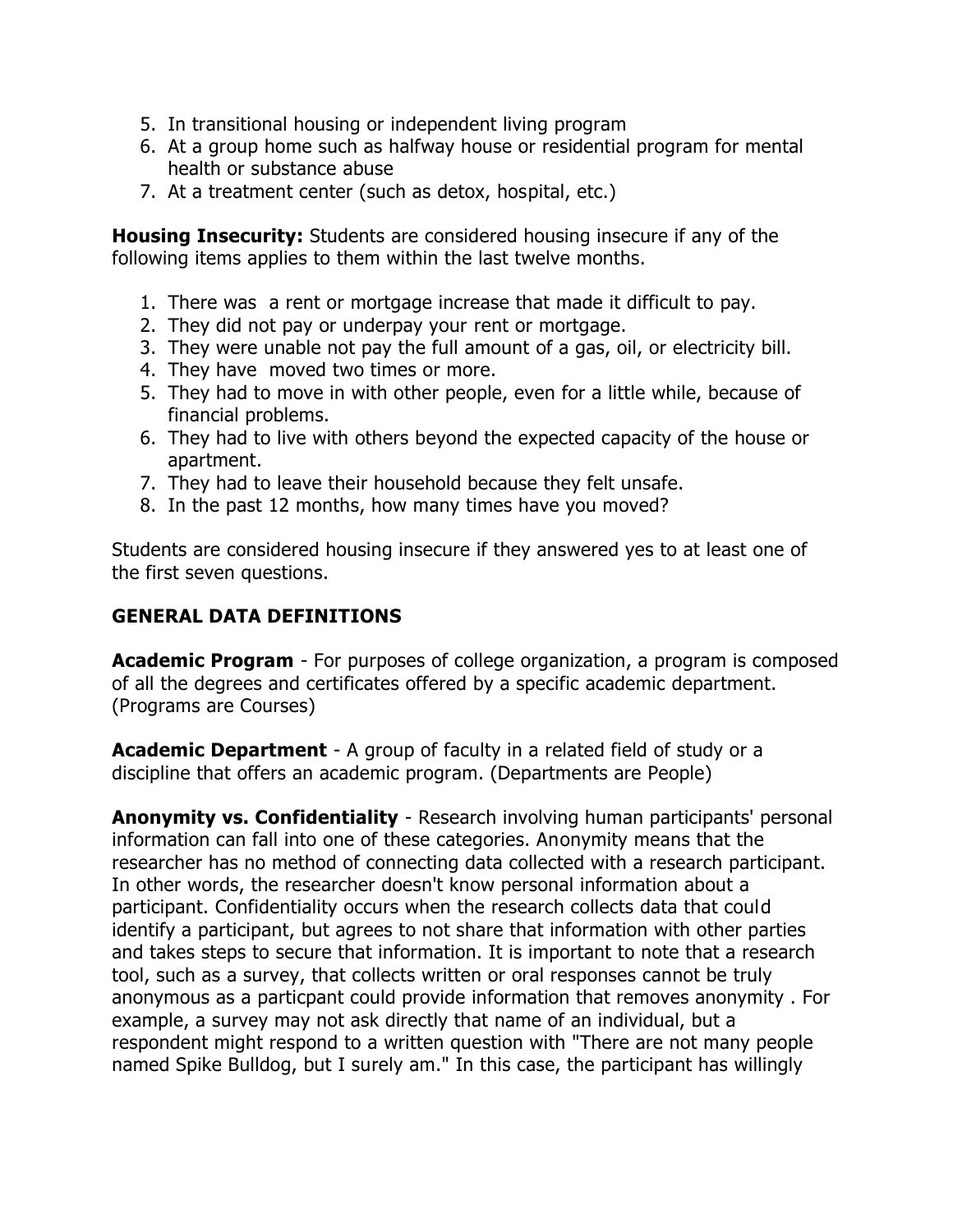provided information that could be used to identify himself and is no longer anonymous.

**Basic Skills**: A general term describing courses that provide instruction in foundation skills necessary for entry into college level programs. May be "degree credit," "noncredit," or "non-degree credit" for purposes of applicability to degrees (See also "Precollegiate basic skills). May be in an academic or occupational department.

**Census Enrollments**: The number of students enrolled on the "census date."

**Census Headcount**: The number of students at the institution on the "census date."

**Census Date**: The point at which 20% of a course has elapsed. For standard semester courses, this is the Monday of the third week (Tuesday if Monday is a holiday).

**Enrollments**: The number of "seats" filled at the institution. Each course enrollment is counted separately. Enrollment is considered a duplicated value because students can be counted more than once.

**Headcount**: The number of students at the institution. Each student who "comes in the door" counts as one, regardless of the number of units in which that student is enrolled. Headcount is considered an unduplicated value.

**Matriculation**: The process of bringing a student through the institution and on to success; includes admission, assessment, orientation, counseling and follow-up. Provides funding for research and training of staff.

**Noncredit**: Courses in special categories that are not designed to apply to a credit degree or preparation for a credit degree.

**Simple Ethnicity:** AHC has two populations that are much larger than the other ethnicities on campus. As such, the number of students for other populations is often too small to conduct proper analysis. As such, often researchers will group the smaller populations into a Other Underrepresented group. Simple Ethnicity is often shown as these three groups. That is not to say researchers do not do analysis on all populations. That is done often. People will often see, however, charts with three population groups in terms of ethnicity.

**Simple Gender:** AHC will often use three populations for gender: Female, Male, and Other.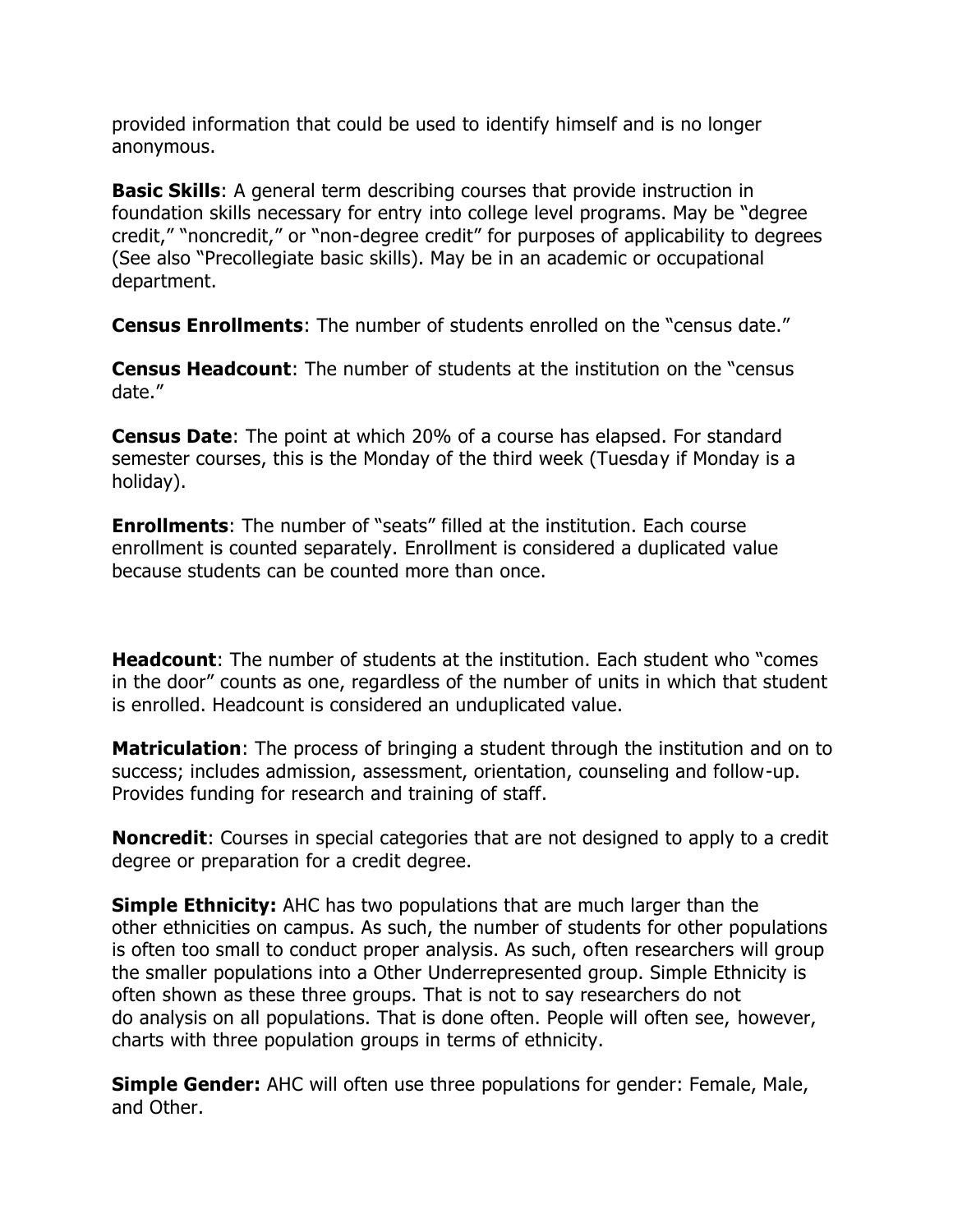**Transfer Initiated:** Students who succeed in at least one mathematics or English course at the associate degree level or above.

**Transfer Directed**: Students who complete one or more university-transferable mathematics or English courses.

**Transfer Prepared**: Students who complete 60 or more units of universitytransferable coursework.

**Transfer Ready:** Students who complete 60 or more units of universitytransferable coursework, including at least one mathematics and one English course.

**Weekly Student Contact Hours (WSCH, pronounced "wish")**: The number of hours spent in class in a week. Used in the calculation of FTEF (see above) and, ultimately, in the calculation of the District's income. This is a workload measure used by the state to determine apportionment or funding for the college. WSCH can be converted to full time equivalent students (FTES). Note that one student taking 15 units for 2 semesters of 17.5 weeks each would generate 525 WSCH or 1 FTES.

## **LEARNING OUTCOME ASSESSMENT**

**Course Learning Outcomes (SLO):** The official course outcomes live in Curricunet on the course outlines of record. Course learning outcomes are the specific **knowledge**, **skills**, **abilities**, and **attitudes** that students ascertain at the course level. Every course has CLOs. If your outcomes are missing or you have further questions, please contact your LOAC representative listed in the chart below.

**Institutional Learning Outcomes (ILO):** ILOs are the general outcomes that a student who attends and completes a educational goal is expected to have upon leaving the college. There are seven ILOs and they are assessed in a couple of ways; directly and indirectly. The CLO and PLO associations with ILOs are direct measures of the attainment of ILOs. However, ILOs are also indirectly assessed through self-reported attainment surveys completed each academic year. The breadth and depth of experience and proficiency that any individual student may reach in each of these outcomes is, of course, dependent upon the student, his or her program or course of study, and his or her length of college attendance.

**Program:** an organized sequence of courses leading to defined objectives, a degree, a certificate, a diploma, a license, or transfer to another institution of higher education.

**Program Learning Outcomes (PLO):** PLOs are the **Knowledge, skills, abilities** and **attitudes** that a student is expected to achieve by the end (or as a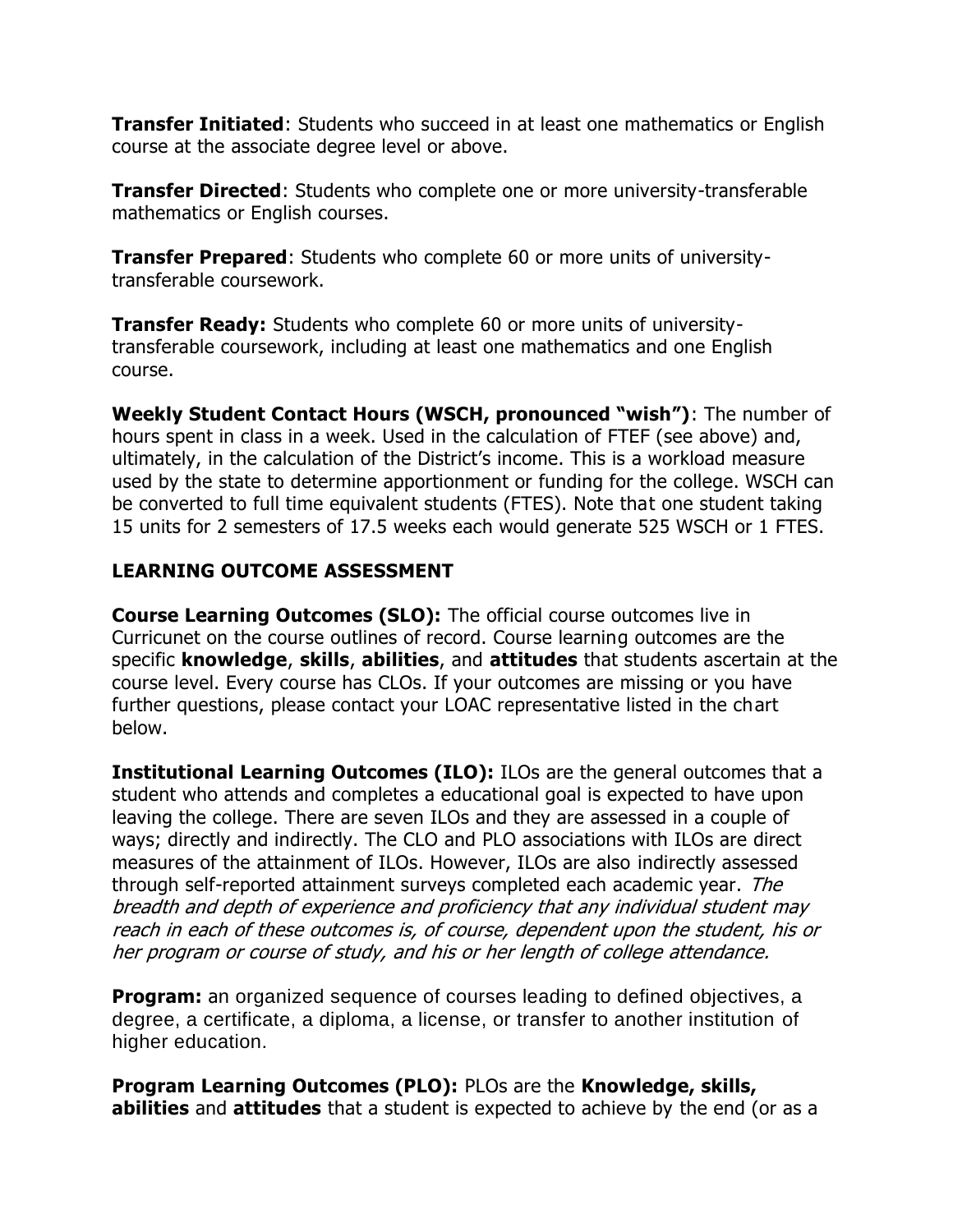result) of his/her engagement in a given educational program. A program is a sequence of courses that leads to an objective, degree, or certificate.

**SLO Performance:** The number of students that met an outcome over the total number of students for a course, program, student service department, or institution.

### **ROADMAPS TO SUCCESS**

**AB 705:** A state mandated component of the Roadmaps to Success initiative that allows students to self-select the level of English and Math competency they feel they can successfully complete.

A bill passed into law in October 2017 that requires all community colleges to place most students into transfer-level courses in English and mathematics.

https://assessment.cccco.edu/ab-705-implementation/

**Areas of Interest:** Areas of Interest (previously referred to as "metamajors'") refer to groups of academic disciplines that bear similarities in their areas of study and/or career opportunities. The groups have been labeled with a generalized term to help students more easily identify a major relevant to their goals and personalities. Areas if Interest are then used to create the academic program maps that will help students on their path. Programs within an area of interest will share some common requirements to allow for early exploration as students may enroll in this broad field of interest without collecting excess units. AHC's Areas of Interest can be viewed here: https://catalog.hancockcollege.edu/current/areas/index.php (Links to an external site.)

**Guided Pathways**: Guided pathways is a component of the Roadmaps to Success initiative that seeks to create clear curricular pathways from the point of entry to graduation and/or completion. Research from the Chancellor's office and the Foundation for California Community Colleges anticipate this will increase the number of students graduating, transferring to four-year universities, or earning certificates in our career and technical education programs while decreasing the total number of courses students take.

**Core Team**: Cross-functional team made up of approximately 10 members. Core team meets regularly to discuss the progress of Guided Pathways, troubleshoot areas of concern, determine Guided Pathways expenditures, and overall planning of Guided Pathways activities.

**Cross-functional**: An approach to college planning that includes input from administrators, content faculty, counselors, classified staff, and students.